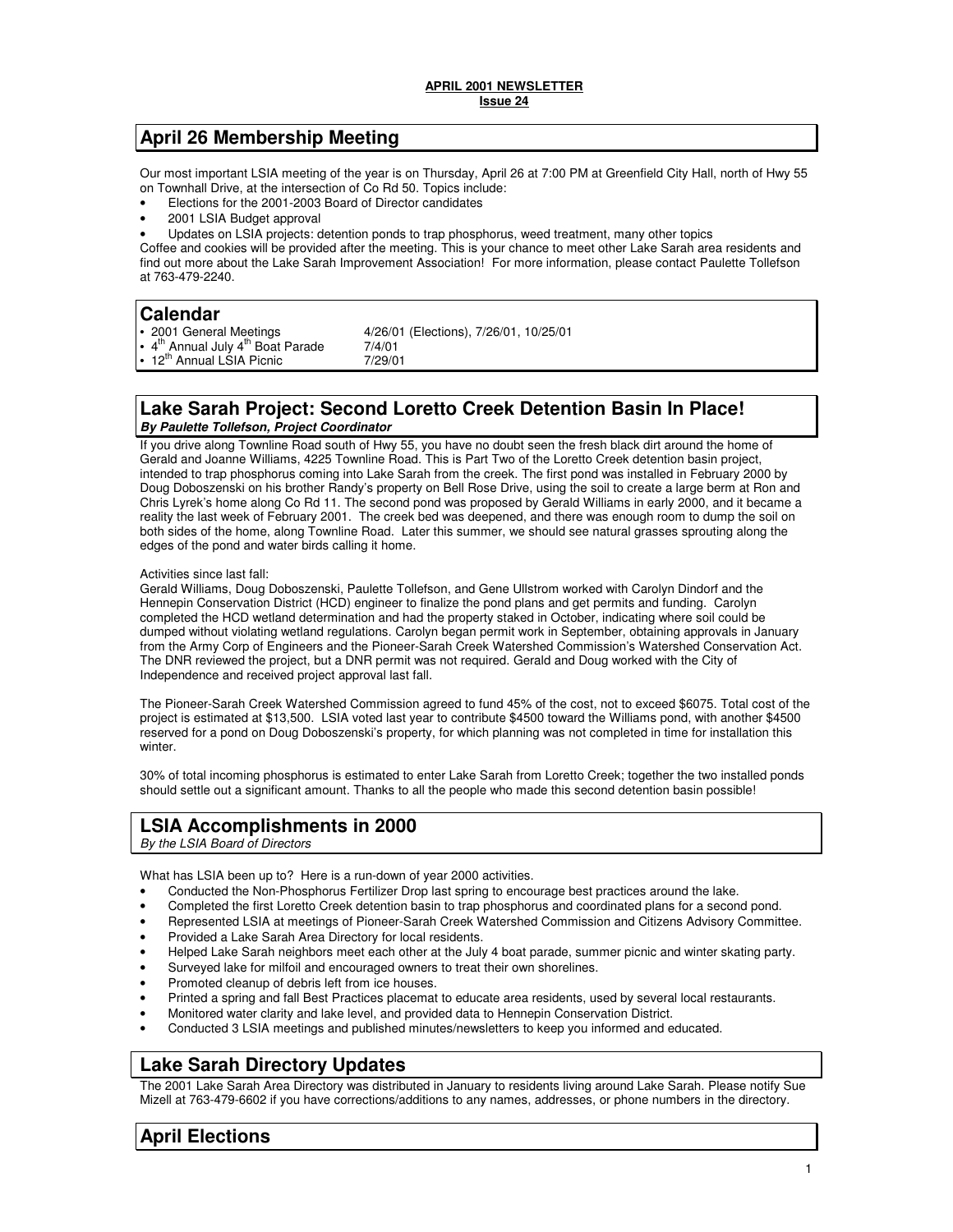### **By Paulette Tollefson, VP and Secretary**

Elections for the LSIA Board of Directors will be held at the April 26 General Meeting. **Please be there to help elect our full slate of candidates!** 

- For President Paulette Tollefson, moving from Vice President; our outgoing President is Kelly Sandlass.
- For Vice President Harold Burrows
- For Treasurer Kevin Ward; our outgoing Treasurer is Brad Spencer
- For DNR Liaison Ron Jorgenson, continuing in his present position
- For Government Liaison Dolores Ullstrom, continuing in her present position

#### Responsibilities for All Positions

Attend Board Meetings (4/year), Membership Meetings (3/year), LSIA activities (such as picnic, skating party); contribute articles to Newsletters (2/year); assist in planning events; serve on committees as needed.

### President

Duties are to lead board meetings and general meetings, appoint committees as needed, and supervise all work of the Association.

### Vice President

This position is a four-year term: two years as Vice President and then two years as President. Duties of the Vice President are to attend board meetings and general meetings, and fill in for the President at meetings when the President is unavailable.

**Treasurer** 

Duties are to receive and disburse Association funds, keep financial records, and report regularly to the Association. Conservation and DNR Liaison

Duties are to monitor the status of lake weeds, coordinate weed treatment programs with the DNR, and communicate with the DNR regarding any concerns or policies affecting Lake Sarah.

### Government Liaison

Duties are to communicate with local government and regulatory agencies regarding topics that impact Lake Sarah. The Government Liaison has also served as historian, contributing to the Newsletter.

## **Water Safety Report to LSIA**

By Steve Riley, Safety/Navigation Director

On Tuesday March 6, the Greenfield City Council passed the Joint Powers Agreement with the City of Independence and ordinance governing the "No Wake" zone on Lake Sarah. The Joint Powers Agreement and "No Wake" zone ordinance, which were originally drafted by the City of Independence at our request, were then forwarded to the City of Independence for signature. As soon as both documents are executed, they will be forwarded to the DNR for review, and our "No Wake" zone will be enforceable by the Hennepin County Water Patrol.

The Water Patrol advises that while there are no major changes in watercraft regulations this year, they will be actively enforcing the 100' maximum distance from shore and permit requirement for swimming rafts. We have several homeowners who have not been in compliance with this regulation the past several years. Additionally, the Water Patrol suggested reminding everyone that while water skiing is permitted until one hour after sunset, jet skis are prohibited from operating one hour prior to sunset. To report violations of these or any other watercraft restrictions, please call the Water Patrol directly at 952-471-8528, and not the Sheriff's office.

## **Summer Milfoil Treatment Planned**

By Ron Jorgenson, DNR Liaison

LSIA is working with Lake Restoration again this year to treat Eurasian Water Milfoil. Lake Restoration will treat one acre around the boat landing and approximately 2 acres out near the rock pile by the west buoys. They are also going to treat the channel where the lake narrows. We will be doing a survey with them to see where we can use the rest of the allotted acres; we are allotted approximately six acres total. Treatment will be done as early as possible, although it is hard to find the milfoil when the coontail is at its peak. We will do some estimating based on survey results.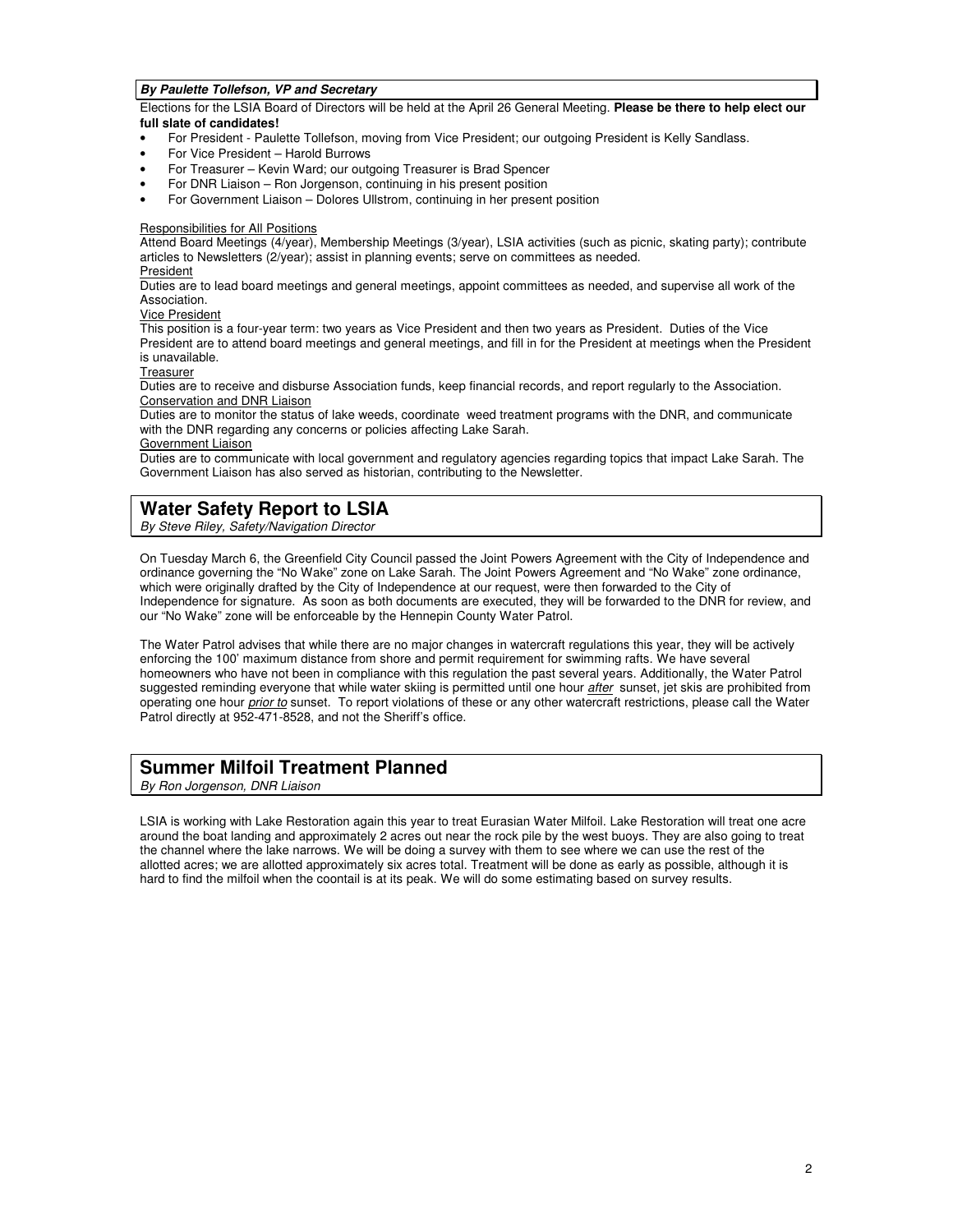## **Skating Party and Chili Feed – a Spicy Winter Event!**

By Mary Lou Peterson

Mary and Ron Jorgenson's ice rink on Shady Beach Circle was the place to be on Sunday February 18. The temperature rose into the high 20's and the fire pit warmed cold feet for the 83 Lake Sarah area residents and 6 dogs that attended the 3<sup>rd</sup> annual LSIA Skating Party and Chili Feed. Skating was enjoyable on the great rink, and those who chose not to skate spent the time visiting.

Everyone found their way to the heated garage where more than enough food was set out. Not even surgery kept Mary Jorgenson and Paulette Tollefson from coming to prop up their feet and enjoy the company (photo). Thank you to the Jorgensons for offering their time and place for the successful event.

#### **Photos:**

**Host Ron Jorgenson at play Mary and Paulette skip the skating and guard the food Young and young-at-heart enjoy the great ice (3 photos)** 

## **Membership Update**

By Mary Lou Peterson, Membership Director

Memberships: The membership forms for 2001 were mailed at the end of February to 310 potential LSIA members. So far, as of March 1, 98 have returned their letters.

Superior Services: 5 steps back and then 5 steps forward again. We are in the 50 - 75 Member level for 2001. You who are signed up with Superior Garbage Services will see a drop in your rates as we are over to the next lower level. Anyone who would like to join may do so at any time by paying their membership dues and letting Mary Lou Peterson know of your wishes. 763-479-6535.

Non-Phosphorus Fertilizer Sale: Thank you to those that ordered fertilizer though LSIA. Not only will your lawns look great, but you helped earn some money for the association. Both cities of Greenfield and Independence require the use of phosphorus-free fertilizer on all lawns in their cities unless soil tests show the need for the chemical. Remember to keep LSIA and Lake Sarah in mind as you use best practices to spread your lawn fertilizer in the spring and fall.

# **Ice Cleanup – Sometimes Easy, Sometimes Not**

### By Steve Hancock

Coffee and cocoa, Dobo's great donuts, and a beautiful brisk winter day brought out about 15 volunteers for the March 3 LSIA Ice Cleanup. Though much of the debris was covered by snow that fell after removal of the houses, the crew found remnants of insulation, lumber, and the usual assortment of garbage. Part of the time was spent getting the two super SUVs and a four-wheeler un-stuck from the lake, which sported a slick layer of water under the snow. The snowmobiles had a better time of it.

Thanks to these participants who signed in: Steve Riley, Dale Hahn, Brad Spencer, Gary and Kelly Sandlass, Craig and Mary Lou Peterson, Kathleen Nelson, Kevin and Gina Ward, Dan Rode, and Steve Hancock.

Thanks also to those who cleaned up their own ice houses and who scoured the ice on their own. Summer boaters and swimmers appreciate your efforts to keep Lake Sarah clean and safe.

**Photos: Ice Cleanup crew warming up with coffee and donuts** 

# **2000 LSIA Financial Results**

### By Brad Spencer, Treasurer

President Kelly Sandlass and VP Paulette Tollefson performed the annual audit of LSIA financial records, and all the accounting records were found to be accurate and complete. The Treasurer's Report for year-end 2000 shows that the beginning balance was \$2241.28, receipts were \$17,227.22 (including a CD redemption), disbursements were \$13,138.82, and the ending balance was \$6329.68. We also have a CD for Lake Sarah Improvement Project activities.

Audit Statement dated January 22, 2001:

I have audited the financial statements for the calendar year 2000. In my opinion, the financial statements agree with the accounting records and, based upon my tests, appear to be correct.

Signed by the Audit Committee: Kelly Sandlass and Paulette Tollefson (signed copy on file)